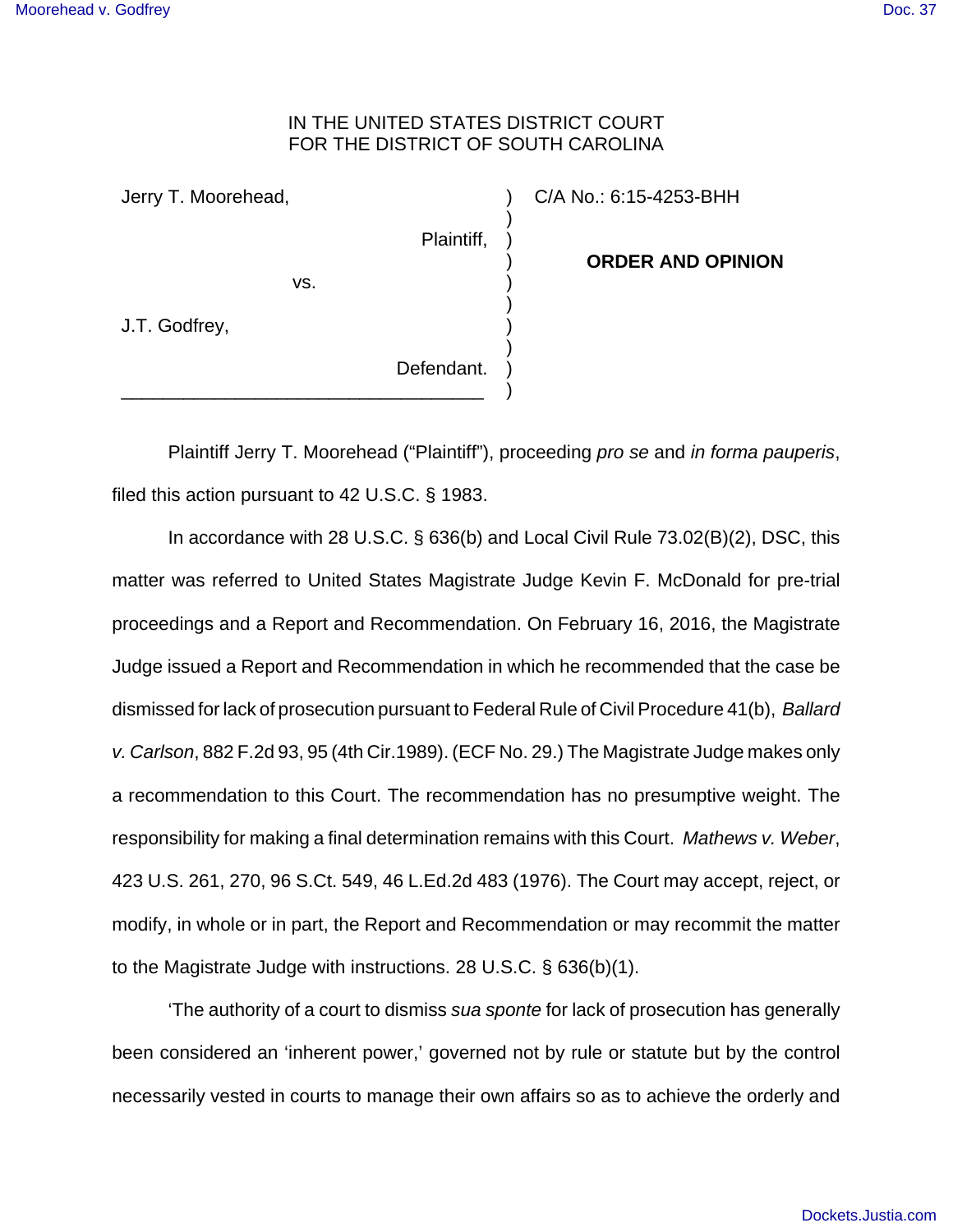expeditious disposition of cases." See Link v. Wabash R.R. Co., 370 U.S. 626, 630–31, 82 S.Ct. 1386, 8 L.Ed.2d 734 (1962). As well as inherent authority, this Court may sua sponte dismiss a case for lack of prosecution under Fed. R. Civ. P. 41(b). Id. at 630.

On March 3, 2016, the envelope containing Plaintiff's copy of the Report and Recommendation (ECF No. 34) was returned to the Clerk of Court, marked "Return to Sender, Attempted - Not Known, Unable to Forward." (ECF No. 36.)

Plaintiff was advised by order filed October 19, 2015, of his responsibility to notify the Court in writing if his address changed and that his case could be dismissed for failing to comply with the Court's order. (ECF No. 9.) Plaintiff filed no objections, and the time for doing so expired on March 4, 2016. In the absence of objections to the Magistrate Judge's Report and Recommendation, this Court is not required to provide an explanation for adopting the recommendation. See Camby v. Davis, 718 F.2d 198, 199 (4th Cir. 1983). Rather, "in the absence of a timely filed objection, a district court need not conduct a de novo review, but instead must 'only satisfy itself that there is no clear error on the face of the record in order to accept the recommendation.'" Diamond v. Colonial Life & Acc. Ins. Co., 416 F.3d 310, 315 (4th Cir. 2005) (quoting Fed. R. Civ. P. 72 and advisory committee's note). Plaintiff has failed to comply with this Court's orders. As such, the Court finds that this case should be dismissed pursuant to Fed. R. Civ. P. 41(b).

After a careful review of the record, the applicable law, and the Report and Recommendation, the Court finds the Magistrate Judge's recommendation to be proper. Accordingly, the Report and Recommendation is incorporated herein by reference and this action is DISMISSED with prejudice.

-2-